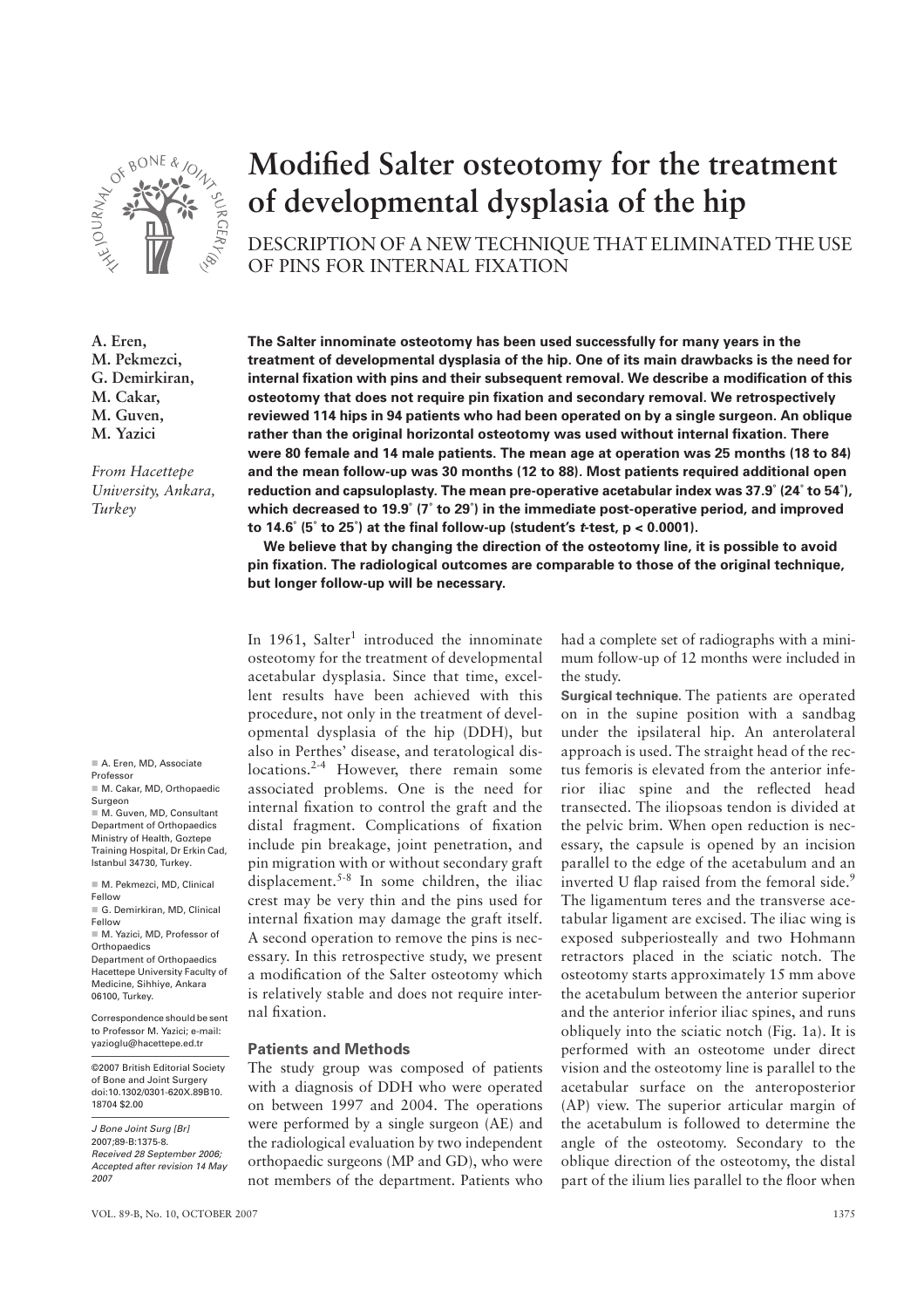

Drawings showing a) the osteotomy performed 15 mm above the acetabulum and the line of the osteotomy directed obliquely into the sciatic notch and b) after placement of the graft, the distal end of the osteotomy becomes parallel to the ground. A, triradiate cartilage; B, osteotomy line; C, acetabular redirection; D, bone graft.

the osteotomy line is opened by using towel clips on both sides (Fig. 1b). A triangular graft is taken from the ipsilateral iliac wing, with sides approximately 15 mm  $\times$  25 mm long, and is placed into the osteotomy perpendicular to the weight-bearing axis. The stability is tested in the mediolateral direction and by a push-pull test, pushing the ipsilateral hip upwards. Pins are inserted if the surgeon is not satisfied with the stability of the graft; otherwise no internal fixation is used. In patients who have required open reduction, the hip is relocated; the U flap is inverted and sutured to the anteromedial acetabulum, and excess capsule excised. Patients are put into a hip spica for six to eight weeks and the wound not inspected unless clinically indicated. An abduction orthosis is then used for three months.

**Radiological evaluation.** The pre-operative radiographs were evaluated and the hips classified using the Tönnis classification.<sup>10</sup> The acetabular index was measured on the AP pelvic radiographs pre-operatively, immediately postoperatively, and at final follow-up. The immediate postoperative radiograph was reviewed for graft tilting or dislocation. The final follow-up radiographs were evaluated for subluxation or redislocation. We did not evaluate the radiographs for avascular necrosis for two reasons. First, this was a report of a modified technique and we focused on the corrective capacity of the osteotomy. Secondly, follow-up was relatively short, and to evaluate patients for AVN reliably they should be followed until skeletal maturity.

**Statistical analysis.** This was performed using SPSS 11.0 software (SPSS Inc., Chicago, Illinois). Following demonstration of the normal distribution of the data, the acetabular indices were compared using Student's *t*-test.

## **Results**

Between 1997 and 2004, 134 hips were operated upon in 110 patients. Of these patients, 16 were excluded secondary to inadequate follow-up (minimum follow-up 12 months). A total of 94 patients (80 females and 14 males; 114 hips) therefore, qualified for the study. We excluded four patients (four hips) because the graft was unstable and pin fixation was necessary; 20 patients had bilateral involvement. The mean age at the time of operation was 25 months (18 to 84). The mean follow-up was 30 months (12 to 88). Three hips (2.7%) were Tonnis grade I, 50 (45.5%) were grade II, 32 (29.1%) were grade III, and 25 (22.7%) were grade IV. Most patients had no treatment prior to the procedure. Three were treated with a Pavlik harness, four had prior closed reduction, and one had undergone an open reduction. None of the patients had pre-operative traction. In addition to modified Salter osteotomy, open reduction and capsuloplasty was required in 100 hips (91%). Eight patients (8.9%) required additional procedures to obtain a stable hip. Five patients had a combined procedure of open reduction, pelvic osteotomy and femoral shortening with derotation, one had a varus and one a valgus femoral osteotomy and one a derotation osteotomy.

The mean pre-operative acetabular index was 37.9° (24 $\degree$  to 54 $\degree$ ). Immediately post-operatively, it was 19.9 $\degree$  (7 $\degree$ to  $29^{\circ}$ ) (Student's *t*-test,  $p < 0.0001$ ) and at final follow-up, it had further improved to 14.6˚ (5˚ to 25˚) (Student's *t*-test,  $p < 0.0001$  (Fig. 2).

**Complications.** Five patients (5.5%) had a superficial infection which healed uneventfully. None had a deep infection or haematoma. In the immediate post-operative period, two patients (2.2%) had tilting of the graft which did not compromise the reconstruction, as the acetabular indices at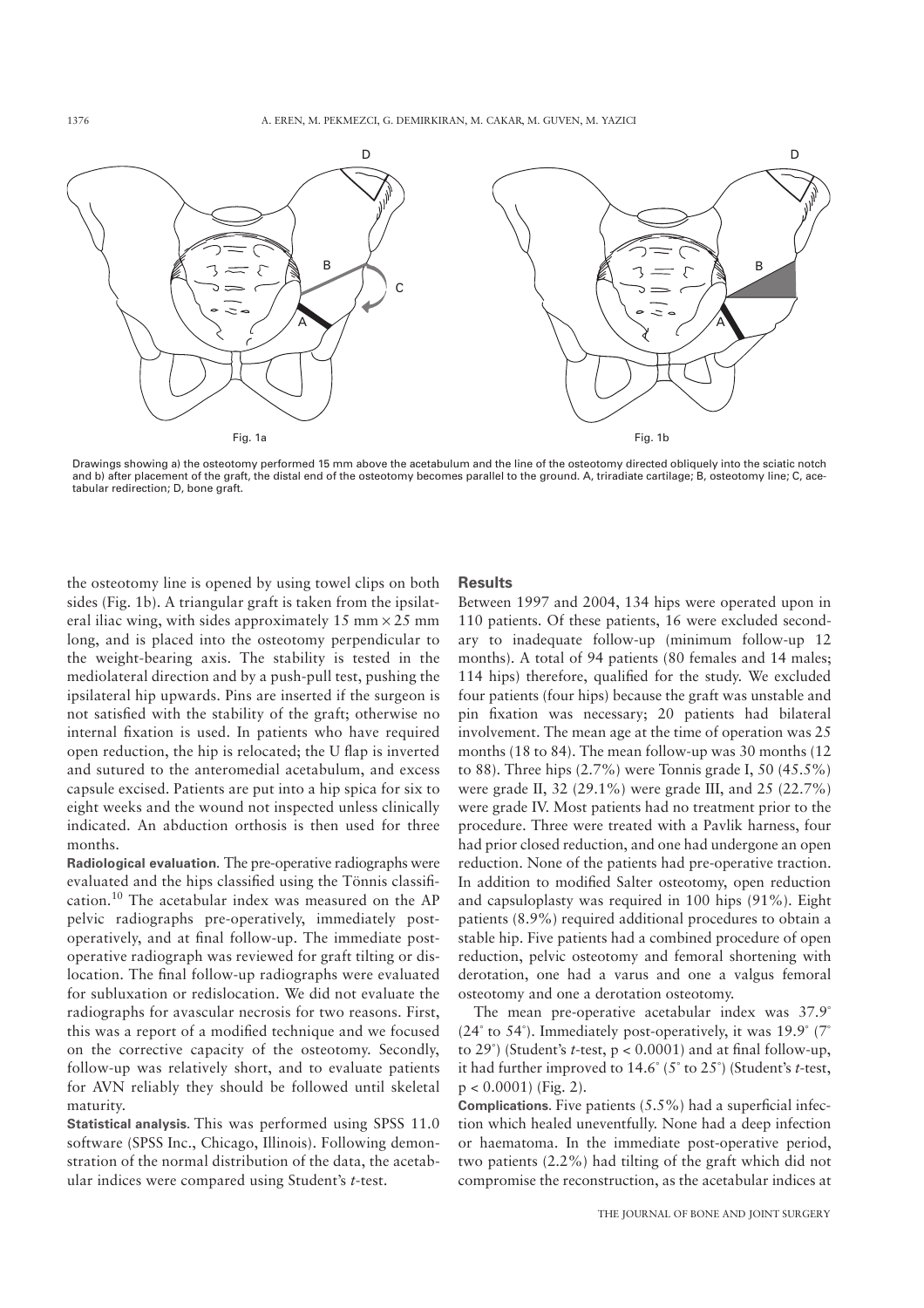

Anteroposterior radiograph showing a) pre-operative acetabular index of 44˚ in a two-year-old girl. The acetabular index reduced b) to 15˚ in the immediate post-operative period and c) to 14˚ at five-year follow-up.

final follow-up were 13˚ and 18˚, respectively. There was no redislocation, but five patients (5.5%) developed subluxation. Four of these had an acetabular index ranging between 12˚ and 18˚ at final follow-up. One patient had an acetabular index of 26˚ at final follow-up.

## **Discussion**

Several pelvic osteotomies have been developed to improve acetabular cover. Several studies have verified the safety and efficacy of the Salter osteotomy.<sup>11-16</sup> However, it is not free of complications such as graft or pin displacement,  $7,11,13,16$ redislocation of the hip,  $6,7,11,13$  haematoma and superficial infection, $5,7,12,14,15,17$  deep infection, $7,14,15$  persistent stiffness of the hip joint,<sup>7</sup> femoral fracture, and AVN of the femoral head.6,7,11,12,17

Because this osteotomy is inherently unstable, some form of internal fixation is inevitable. Salter<sup>1</sup> described the use of Kirschner (K)-wires for fixation, and this remains currently the most common form of fixation. Some authors have observed pin migration into the pelvis and suggested the use of threaded pins to avoid this.<sup>6</sup> Such implants are usually removed later, which increases the morbidity and the cost of the procedure. Kremli<sup>17</sup> suggested the use of biodegradable pins, which produced comparable results and eliminated the need for a second operation. Kalamchi<sup>18</sup> described a modification where the distal fragment fits into a notch in the ilium, which increases the stability of the osteotomy. Marafioti and Westin<sup>8</sup> described a modification in which a greenstick fracture is produced in the remaining portion of the ischium. The inherent stability provided by this fracture enabled them to eliminate pins for internal fixation. In this study, we describe a modification in which the osteotomy is complete and no internal fixation is needed. This has the advantage that it eliminates complications from the pins and a second procedure to remove them.

In the classic Salter osteotomy, the distal fragment is inclined downwards, which makes the graft prone to displacement. The technique which we describe follows the same philosophy, but uses an oblique osteotomy. Following

the redirection of the osteotomy, the distal iliac fragment becomes horizontal, which produces a more stable situation for the bone wedge. We suggest this is the main factor that increases stability. However, we recognise that this is speculative, and further biomechanical studies should be undertaken to test the stability of the modified osteotomy. The change in the direction of the osteotomy does not compromise the redirection potential. Radiological evaluation demonstrated that the modified pinless Salter osteotomy produced similar results to the original osteotomy. The acetabular index was restored to within normal limits in the immediate post-operative period and continued to improve thereafter. Lin et al<sup>15</sup> reported a mean of  $13^{\circ}$  of correction, whereas Bohm and Brzuske<sup>13</sup> reported a mean of  $11.9°$  of correction with a Salter osteotomy. Ito et  $al<sup>14</sup>$  reported a mean 16.4˚ improvement in the acetabular index. The mean correction of 18˚ in this series was comparable to those reported in the literature. Elimination of the need for internal fixation should reduce the length of the procedure to some extent, but we did not have a control group, and are unable to comment on reduction in operating time.

Complications related to pin placement may reach 7.4%. Some are related directly to the pins, and others are indirect, such as loss of correction secondary to pin misplacement. As we did not use pins in this series, there were no complications directly related to them. In the literature, the rate of graft displacement ranges between 0% and  $17\%$ .<sup>5,7,13,16,17</sup> In this series, the rate of graft displacement was 2%. This low rate of graft dislocation may be the result of the care taken to verify the stability of the graft with this technique. There were five superficial infections (4%), which was comparable to previous reports.<sup>5,7,12,14,16,17</sup> There were no deep infections and no further dislocations although there were five (4%) subluxations. However, four of these had an acetabular index with normal limits at final follow-up. These results are similar to those of previous studies<sup>7,11-13,16</sup> These patients were among the early patients in the series when the operating surgeon (AE) had a very low threshold for fixation. If there was any concern